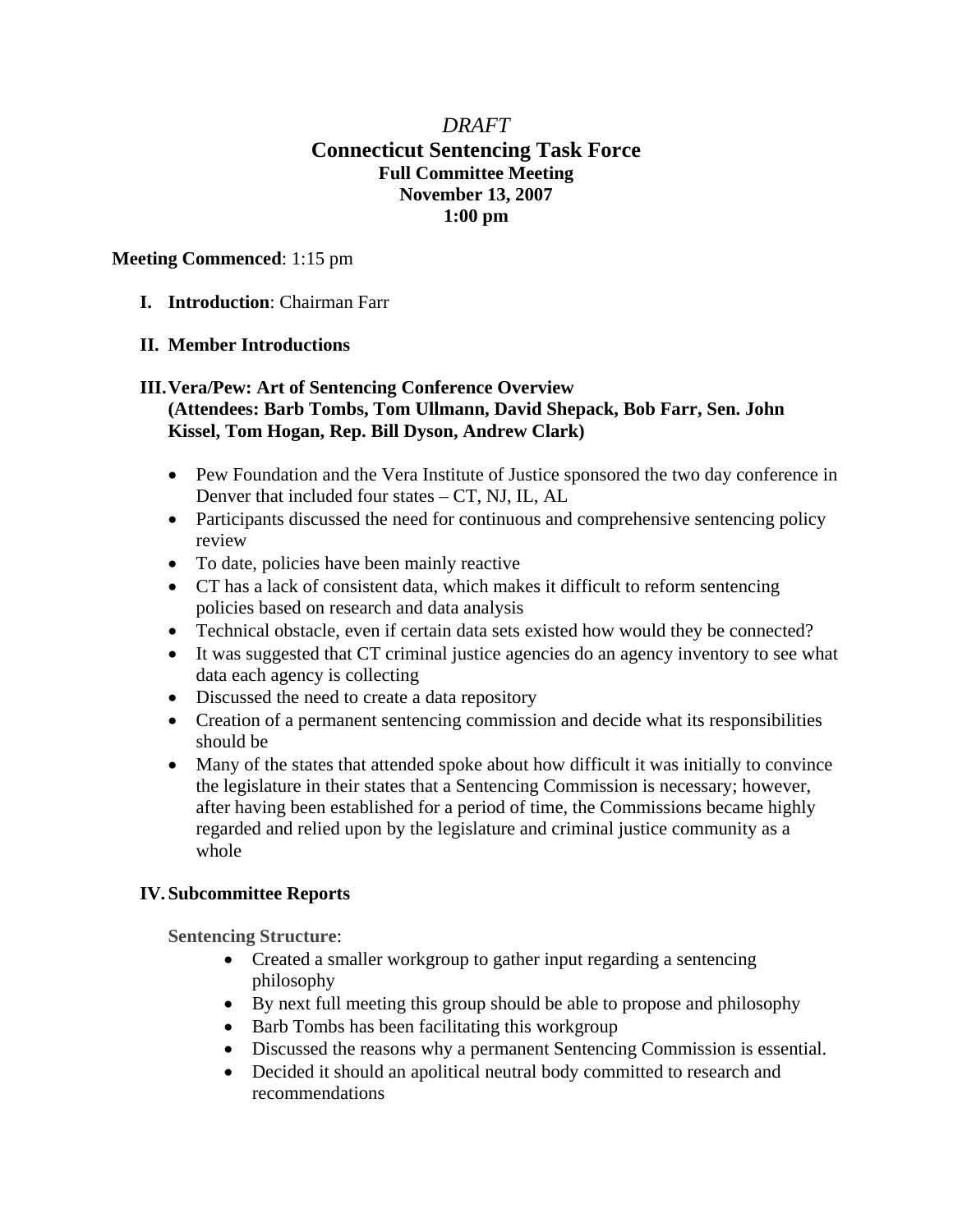- Senator Kissel spoke with Gov. Rell regarding the creation of a permanent Sentencing Commission
- A Sentencing Commission will address immediate issues as opposed to the legislature, this would also prevent reactive responses
- Find a better way to collect crime data in Connecticut, OPM is attempting to find a way to centralize data resources, also trying to find a way to motivate our municipalities to participate in crime data collection
- Task Force agreed it will request an extension that will allow an opportunity to be in session during the next general assembly

**Offense Classification**:

- Separating motor vehicle statutes into felony offenses and infractions
- Creating a new violation called a "motor vehicle offense" could possibly receive a sentence of 30 days
- Legislative staff created proposals
- Trying to classify unclassified crimes beginning with misdemeanors
- Spent a significant amount of time examining both burglary and three strikes statutes
- Kevin Kane submitted proposals addressing burglary which included suggested changes to the persistent offender statute and the creation of a home invasion

**Community Supervision & Alternative Sanctions**:

CSSD distributed proposals for language changes (can be found on the OPM website)

- **Mental Health Conditional Diversionary Program** 
	- 1. Should address the issue of public safety especially for those who deal with these individuals on the streets (i.e. police officers)
	- 2. Instead of an erasure for those who successfully complete this diversionary program, the police departments should have some knowledge of a previous arrest.
	- 3. Should we implement a program similar to Accelerated Rehabilitation?
	- 4. Should be similar to an unconditional discharge so that the police have record of previous offenses
	- 5. Try to keep some identifier so that law enforcement is aware of a criminal history
	- 6. Are we providing this population with unlimited chances?
	- 7. This is an issue that a Sentencing Commission would address

# • **Length of Probation**

- 1. Added new section: allow up to a five year probation term for those offenders convicted of a class A felony
- 2. No changes in terms of the maximum term of probation for sex offenders and class b felons